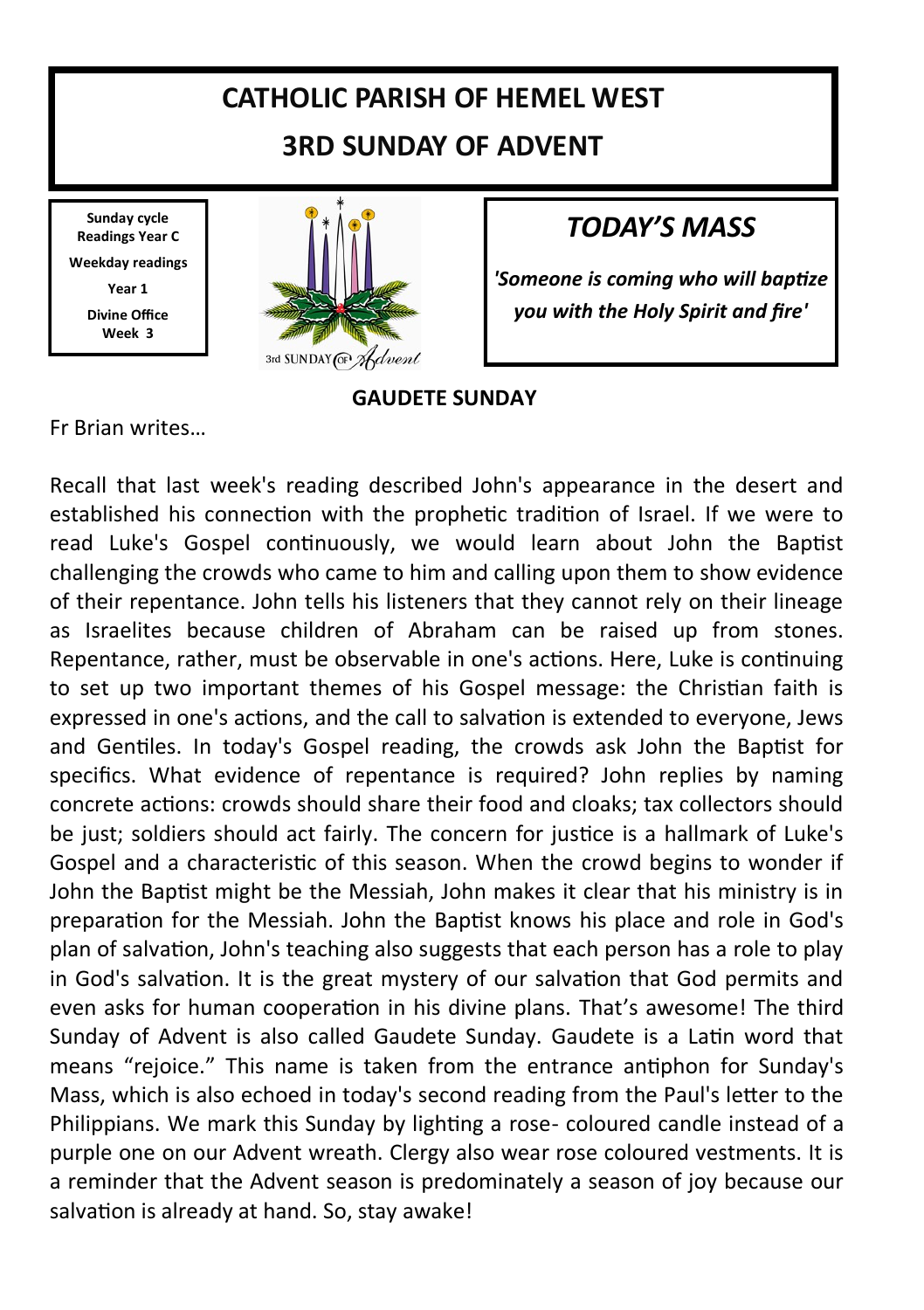# **PARISH NEWS**

**Welcome to the parish of Hemel West. If you are new to the parish, please make yourself known to Fr Brian, by contacting him on 01442 391 759.**

#### **DATES FOR YOUR DIARY**

**Carols by Candlelight:** Attendance at the Carols by Candlelight on 20 December 2021, is by booking only. Please follow the link to reserve your place. https://parish.rcdow.org.uk/ hemelhempsteadwest/events/carols-bycandlelight/

**Taizé for Advent:** There will be two Taizé services in Advent. Friday 3 December and Friday 17 December. We will meet at 7pm at Ss Mary & Joseph church for song, prayer, silence and reflection.

**HOUSEBOUND OR SICK?** If you or any member of the parish are sick, or housebound and unable to get to Mass, do please let Fr Brian know.

**CATHOLIC WOMEN'S LEAGUE**: The members of the Catholic Women's League will be selling raffle tickets after all Masses.

**DENS**: Thanks to everyone who sponsored Nicky Mansfield for her Sleepout for DENS. £890 was raised.

**MASS INTENTIONS**: Hemel West has been experiencing IT problems over the past few weeks. If you have booked a Mass intention and do not see it appear on the newsletter, please contact Shirley in the parish office on 01442 391 759 option 2. Thank you.

**YEAR BOOK**: The Westminster 2022 Year book is available to purchase from the parish office at the  $cost of f4.50.$ 

**CONFIRMATION 2022**: Applications for the Hemel Confirmation Course are open and will close on 9 January 2022. Please email Callum Moore at cmoore@jfk.herts.sch.uk for a registration form. **CERTIFICATE OF CATHOLIC PRACTICE FOR INFANT SCHOOL:** If you are a parent who is looking to have your child attend a Catholic school in September 2022, you will find it helpful to read the guidance

for the issuing of such a document, on the Hemel West parish website. The **closing** date to **collect** your certificate will be on Friday 17 December 2021.

**BAPTISMAL CERTIFICATES:** If your child has recently been baptised and you need a baptismal certificate, please send the full name of the child, parents, godparents and Christian witnesses (if appointed) and full address to shirleybailey@rcdow.org.uk and she will arrange a certificate for you.

**PARISH OFFICE**: Please note that the parish office will be closed from Monday 20 December until Monday 3 January and will reopen on Tuesday 4 January.

| GOSPEL READINGS FOR THE FORTHCOMING<br>WEEK: |                        |         |  |  |  |  |
|----------------------------------------------|------------------------|---------|--|--|--|--|
| Mon:                                         | Matthew 21:23-27       |         |  |  |  |  |
|                                              | Tues: Matthew 21:28-32 |         |  |  |  |  |
| Wed:                                         | Luke 7:19-23           |         |  |  |  |  |
| Thurs:                                       | Luke 7:24-30           |         |  |  |  |  |
| l Fri:                                       | John                   | 5:33-36 |  |  |  |  |
| Sat:                                         | Matthew 1:18-24        |         |  |  |  |  |
| Sunday: Luke<br>1:39-45                      |                        |         |  |  |  |  |

#### **PARISH FINANCES**

**PLANNED GIVING:** Thank you to all those who have made the switch to donating by Standing Order. For those who wish to donate in this way, the details are:

*Account Name: WRCDT Hemel West Sort Code: 40-05-20 Account No.: 31095048*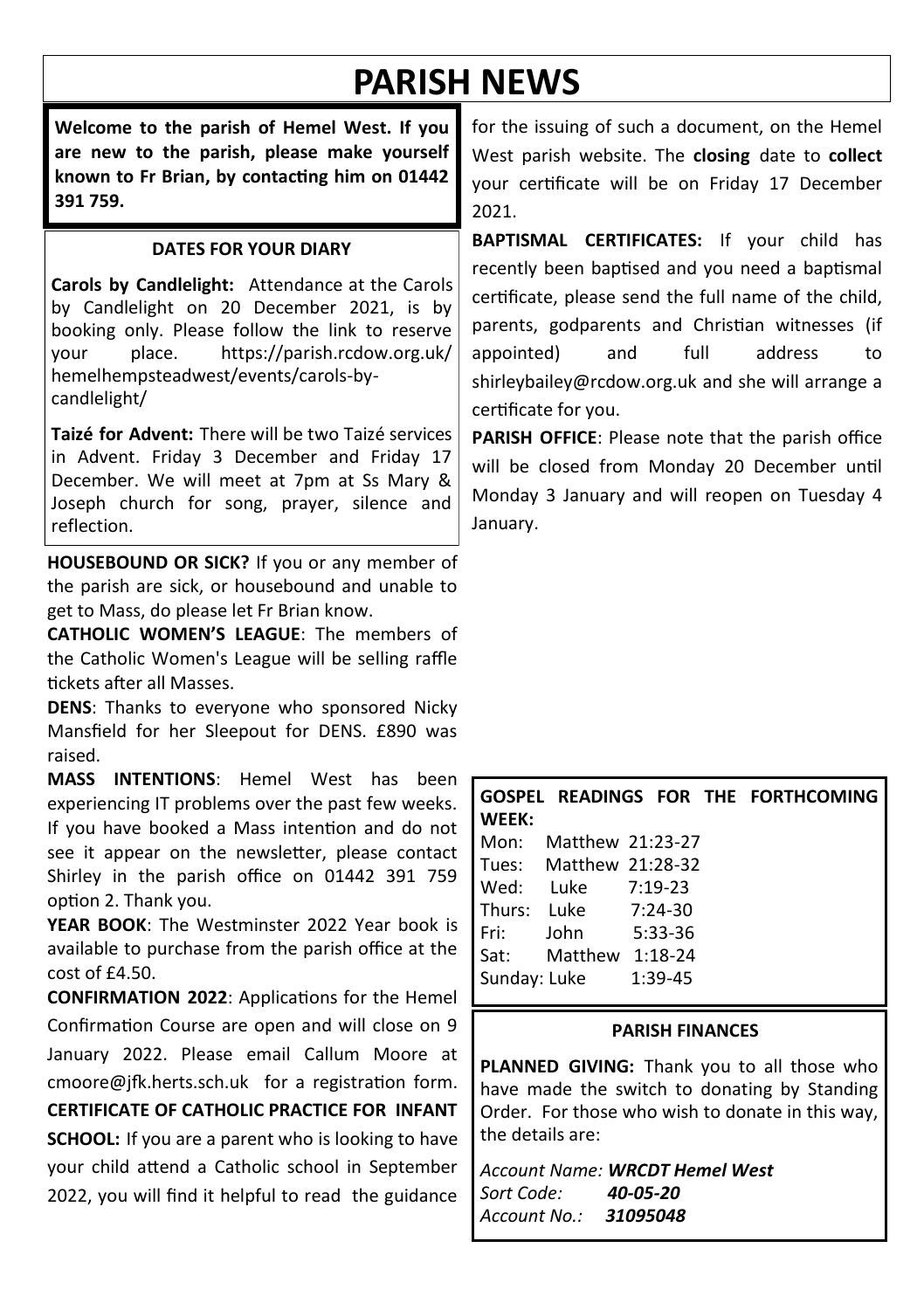#### **Prayer**

Dear God, wherever believers struggle to declare their faith openly without risking prosecution, keep them safe, and if words cannot be spoken, may lives speak of your gracious love, and this, your unspoken truth, touch both mind and soul as your gentle Spirit flows from one heart to another.

Amen



**Office Hours and Telephone cover for Hemel West. Email: shirleybailey@rcdow.org.uk Phone: 01442 391 759 option 2 Telephone cover for West Hemel West Office Hours Monday 12 noon-6pm Monday 3pm-6pm Tuesday 9.30am-3.30pm Tuesday Closed Wednesday 9.30am-3.30pm Wednesday 9.30am-3.30pm Thursday 9.30am-3.30pm Thursday 9.30am-12.30pm Friday 9.30am-3.30pm Friday 9.30am-12.30pm**

| <b>CHRISTMAS MASS TIMES AT HEMEL WEST</b> |                  |                                             |  |  |  |
|-------------------------------------------|------------------|---------------------------------------------|--|--|--|
| Date                                      | Church           | <b>Time</b>                                 |  |  |  |
| 24 December                               | Ss Mary & Joseph | Carols at 8.30pm followed by<br>Mass at 9pm |  |  |  |
| 25 December                               | Ss Mary & Joseph | 8.30am                                      |  |  |  |
| 25 December                               | Ss Mary & Joseph | 10.15am                                     |  |  |  |
| 25 December                               | St Mark's        | 12 noon                                     |  |  |  |
| 26 December                               | Ss Mary & Joseph | 8.30am                                      |  |  |  |
| 26 December                               | Ss Mary & Joseph | 10.15am                                     |  |  |  |
| 26 December                               | St Mark's        | 12 noon                                     |  |  |  |